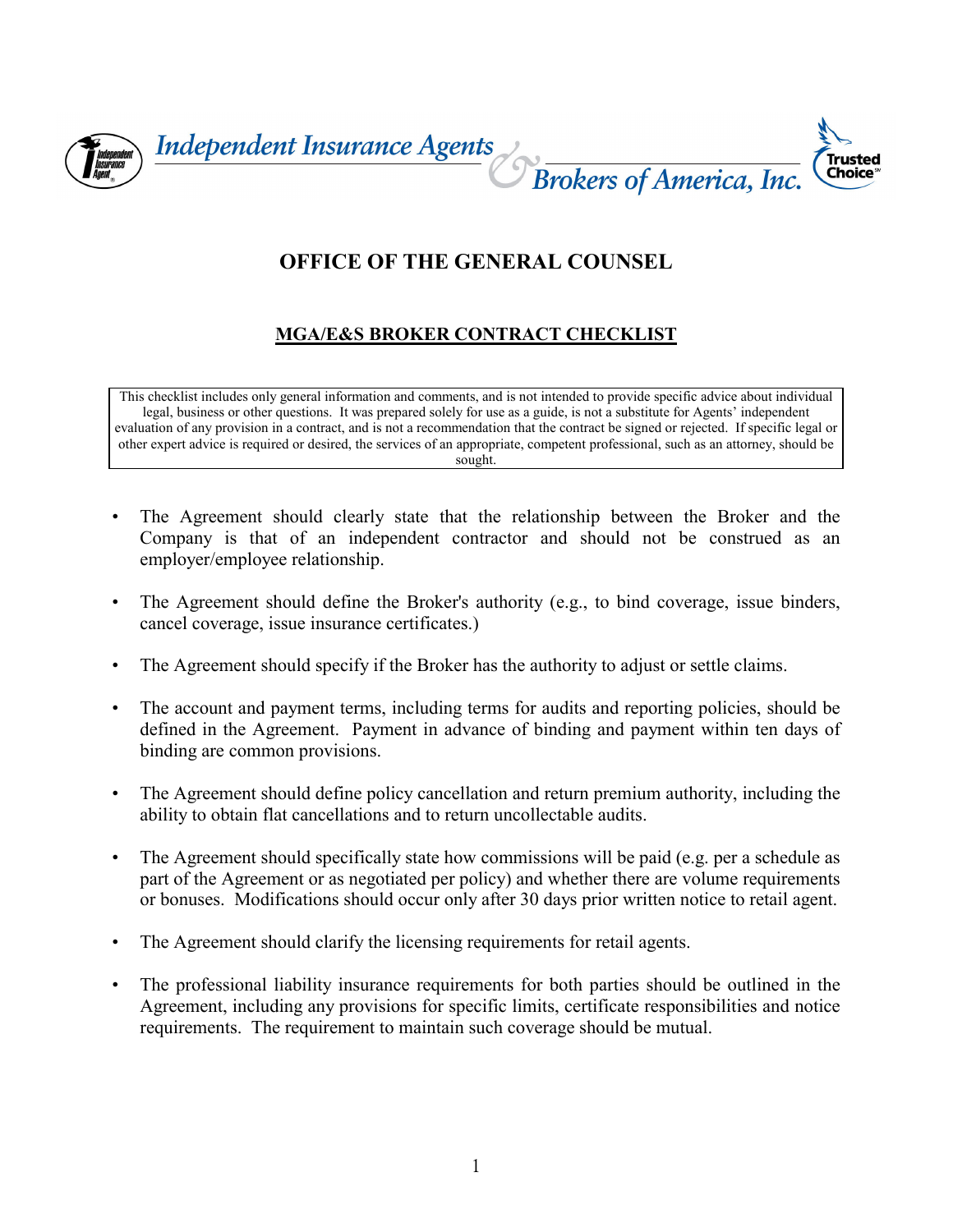- The Agreement should contain an indemnification/hold harmless provision. It is recommended that the indemnification provision be reciprocal and limited to the extent each party is legally liable under statute, regulation or common law.
- The Agreement should define expirations ownership and work product ownership used to transact insurance placement. The work product and expirations should belong to retail agent and direct solicitation by the MGA or E&S brokerage should be prohibited. The retail agent's ownership interest in work product/expirations should also be protected from other agencies or companies that become involved with the account as a result of the MGA's or E&S agent's efforts. The retail agent's ownership is often contingent on payment obligations to the MGA or E&S brokerage, but should otherwise survive the Agreement's termination. Because wholesale agents may not be able to bind the company regarding ownership of expirations, the Broker may want to review the agency-company agreement concerning ownership and solicitation.
- The Agreement should outline the broker of record procedures.
- The Agreement should specify the procedure for amendments to the Agreement. It is recommended that all amendments be in writing and signed by both parties, and that notice of any amendment be given in writing at least 30 days prior to the effective date.
- The Agreement should specify the termination and notification procedures, periods and service obligations of MGA or E&S brokerage during runoff. It is recommended that at least 30 days prior written notice of intent to terminate by either party be given.
- The Agreement should contain dispute settlement procedures, including an arbitration provision.
- The Agreement should define the Company's responsibility for providing the Broker with advance written notice of expiration of policies.
- The Agreement should define the retail agent's responsibility to secure affidavits arising out of surplus lines laws.
- The choice of law provision should be negotiable. Jurisdiction and venue should be in the jurisdiction where the retail agent's business is located.

## OTHER PROVISIONS TO BE AWARE OF:

- Personal guarantees of premium payment or agreement compliance. Such provisions could jeopardize the guarantor's personal assets.
- Indemnification provisions which expand beyond the retail agent's E&O coverage.
- Warranties given by Broker which may have the same effect as personal guarantees.